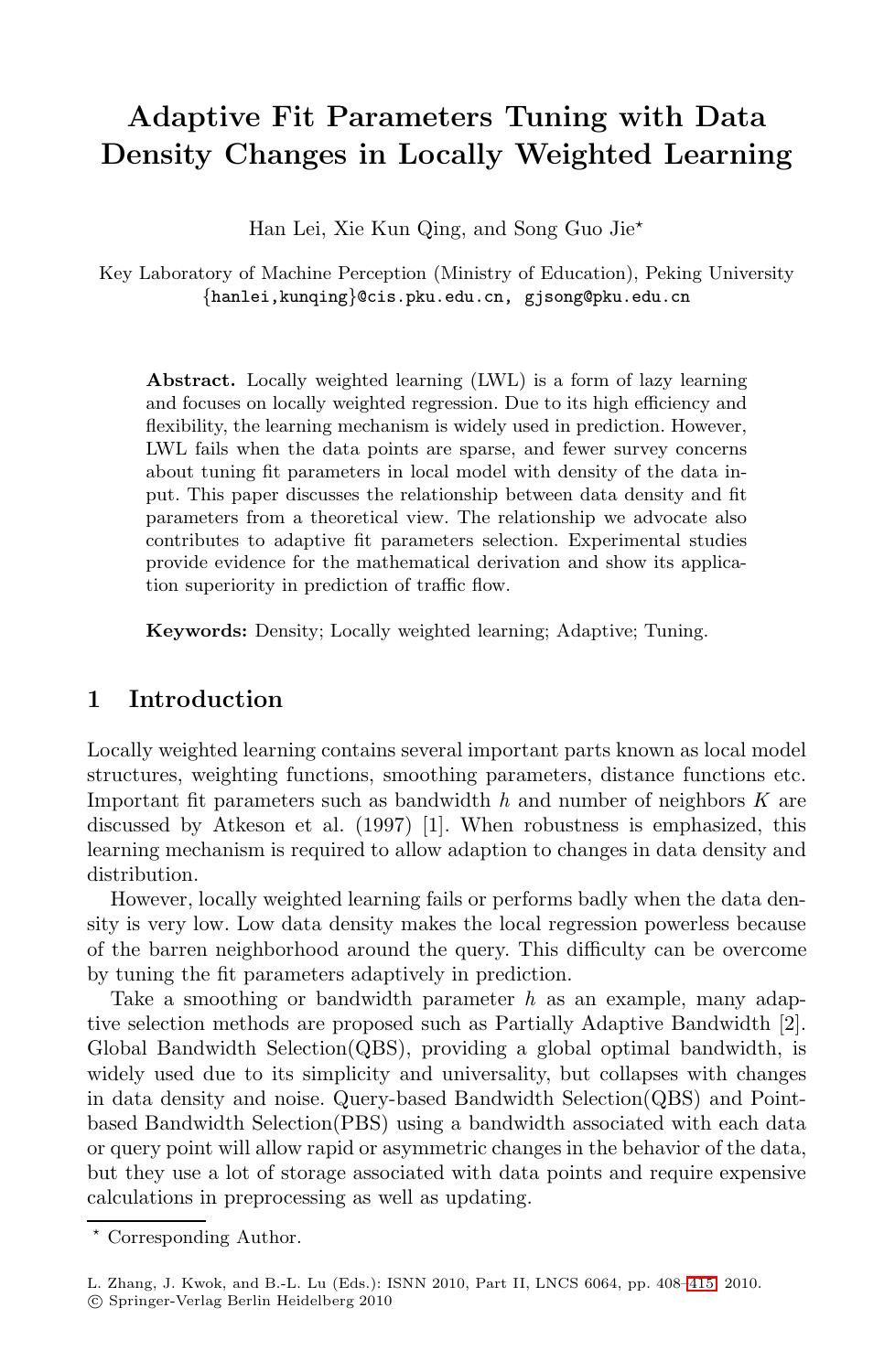This paper discusses the relationship between data density and fit parameters in local constant model from a theoretical view. Strict mathematical derivation of this relationship is evolved to explain the process of relation detection. The results produce a theorem which reflects the relationship of data density and two fit parameters in the local model <sup>−</sup> bandwidth *<sup>h</sup>* and number of neighbors *<sup>K</sup>*. Experiments are divided into two groups. The first experiment based on artificial stochastic dataset is implemented to verify the correctness of the theorem. Then the theory is used in the prediction of traffic flow to show its superiority.

In this paper, the first section is an introduction. The second part describes the local constant model and its components. Section three is the mathematical derivation of relation detection in detail. Experimental studies are described in the forth section. Section five makes a conclusion.

## **2 Preliminaries and Problem Statement**

The learning problems have a standard regression model:

$$
y = f(x) + \varepsilon \tag{1}
$$

where *x* denotes the *N*-dimensional input vector, *y* the scalar output, and  $\varepsilon$  a mean-zero noise item. When the regression model is used for prediction of time series, *x* is a vector with lagged values of *y*. The local regression is used to approximate the unknown function  $f()$ . A constant local model is represented by the following prediction equation:

$$
\hat{y}(q) = \frac{\sum_{i}^{K} y_i G(\frac{d(x_i, \mathbf{q})}{h})}{\sum_{i}^{K} G(\frac{d(x_i, \mathbf{q})}{h})}
$$
(2)

**q** is the query. *d*() is a distance function usually in a typical formation as the Euclidean distance,  $d(\mathbf{x}, \mathbf{q}) = \sqrt{\sum_{i}^{K} (x_i - q_i)^2}$ . A weighting or kernel function G() is used to calculate a weight for data points from the distance. A typical weighting function is Gaussian,  $G(d) = e^{-d^2}$ . A bandwidth *h* defines the scale or range over which generalization is performed. *K* denotes the number of the nearest neighbors that take part in local regression.

Based on the theory above, data density should be introduced to the regression with local constant model together. When a given query is located in sparseness, the barren neighborhood makes the constant model structure in equation 2 powerless because of small weights of neighbors if bandwidth *h* does not make any corresponding adjustments. Note that there is no variable which refers to density in local constant model, it is difficult to find any adaptive correspondences between fit parameters and data density. Therefore, the following derivation process is aimed to overcome this problem.

## **3 Fit Parameters Tuning with Density Changing**

We first formalize the data density for the following theory derivation.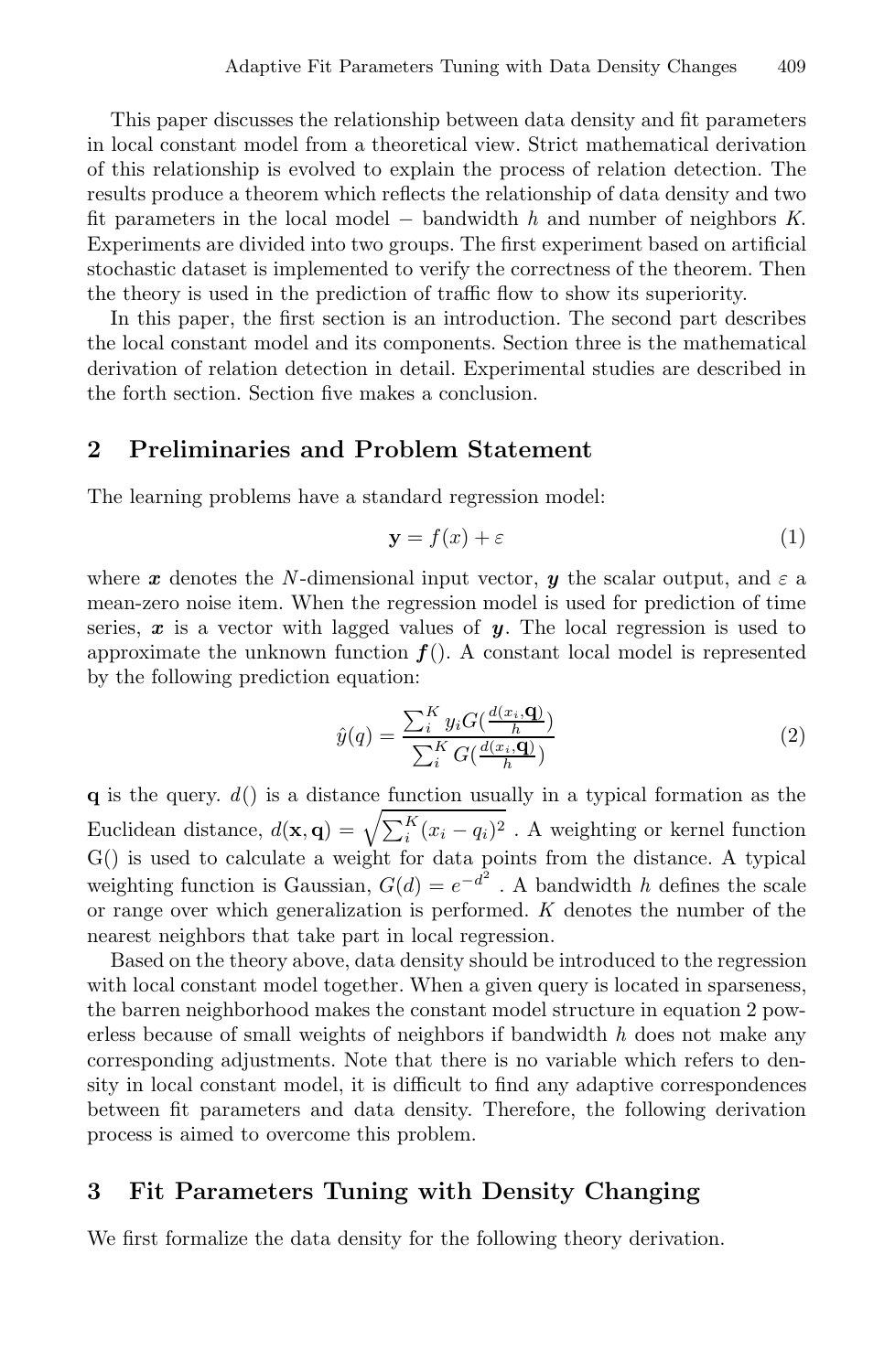#### **3.1 Expression of Local Constant Model with Data Density**

Data density, reflecting the denseness or sparseness of data distribution, is represented as:

$$
\rho = \frac{K}{V} \quad in \quad 3D \quad \text{or} \quad \rho = \frac{K}{S} \quad in \quad 2D \tag{3}
$$

*K* is the number of data points in a local circular region which is measured by volume *V* or area *S*. Take a planar region as example,  $S = \pi r^2$ , where  $r_k$  is a radius of the circular region. If we treat this circle as the neighborhood of a query point **q** with  $K$  neighbors and assume that **q** is the centre of the circular region, the circle with radius  $r_k$  can be regarded as a local model.

In equation 2,  $r_k$  is also the distance between the  $K$ <sup>th</sup> neighbor and the query. That means the *K*th neighbor is located on the circumference of the circle. Under a critical localized limitation (which is a constraint for selection of the number of neighbors K), the local region is assumed to be symmetrically distributed and the density  $\rho$  a constant. Thus, each neighbor *i* has its own distance  $r_i$  to the centre query, and this distance can be represented as:

$$
d(x_i, \mathbf{q}) = r_i = \sqrt{\frac{i}{\rho \times \pi}}
$$
 (4)

Inserting equation 4 in equation 2, we obtain:

$$
\hat{y}(q) = \frac{\sum_{i}^{K} y_i G(\sqrt{\frac{i}{\rho \pi h^2}})}{\sum_{i}^{K} G(\sqrt{\frac{i}{\rho \pi h^2}})}
$$
\n
$$
(5)
$$

#### **3.2 Error Function**

The error of estimation is denoted as:

$$
e = |\hat{y}(\mathbf{q}) - y| = \left| \frac{\sum_{i}^{K} y_i G(\sqrt{\frac{i}{\rho \pi h^2}})}{\sum_{i}^{K} G(\sqrt{\frac{i}{\rho \pi h^2}})} - y \right| = \left| \frac{\sum_{i}^{K} (y_i - y) G(\sqrt{\frac{i}{\rho \pi h^2}})}{\sum_{i}^{K} G(\sqrt{\frac{i}{\rho \pi h^2}})} \right| \tag{6}
$$

This error equation implicates the relationship of number of neighbors *K*, bandwidth *h* and data density  $\rho$ . However, the term  $y_i - y$  is a stochastic entry according to the actual input values. In order to facilitate analysis, the stochastic entry should be changed into non-stochastic variables. Actually, item  $y_i - y$ is determined by the input which has an explicit and fixed distribution. Thus, in our assumed symmetrical local region,  $y_i - y$  is constrained by  $\rho$  and stochastic oscillates in a limited range. We introduce a standard data distribution  $S_0$  with a constant density  $\rho_0$  and a query  $\mathbf{q}_0$  in it. For any dataset  $S_t$  with  $\rho_t$  and  $\mathbf{q}_t$ , there is a relationship reflected in the distance  $r_{0k}$  and  $r_{tk}$ :

$$
\frac{r_{tk}}{r_{0k}} = \frac{\sqrt{\frac{K}{\rho_t \times \pi}}}{\sqrt{\frac{K}{\rho_0 \times \pi}}} = \sqrt{\frac{\rho_0}{\rho_t}}
$$
(7)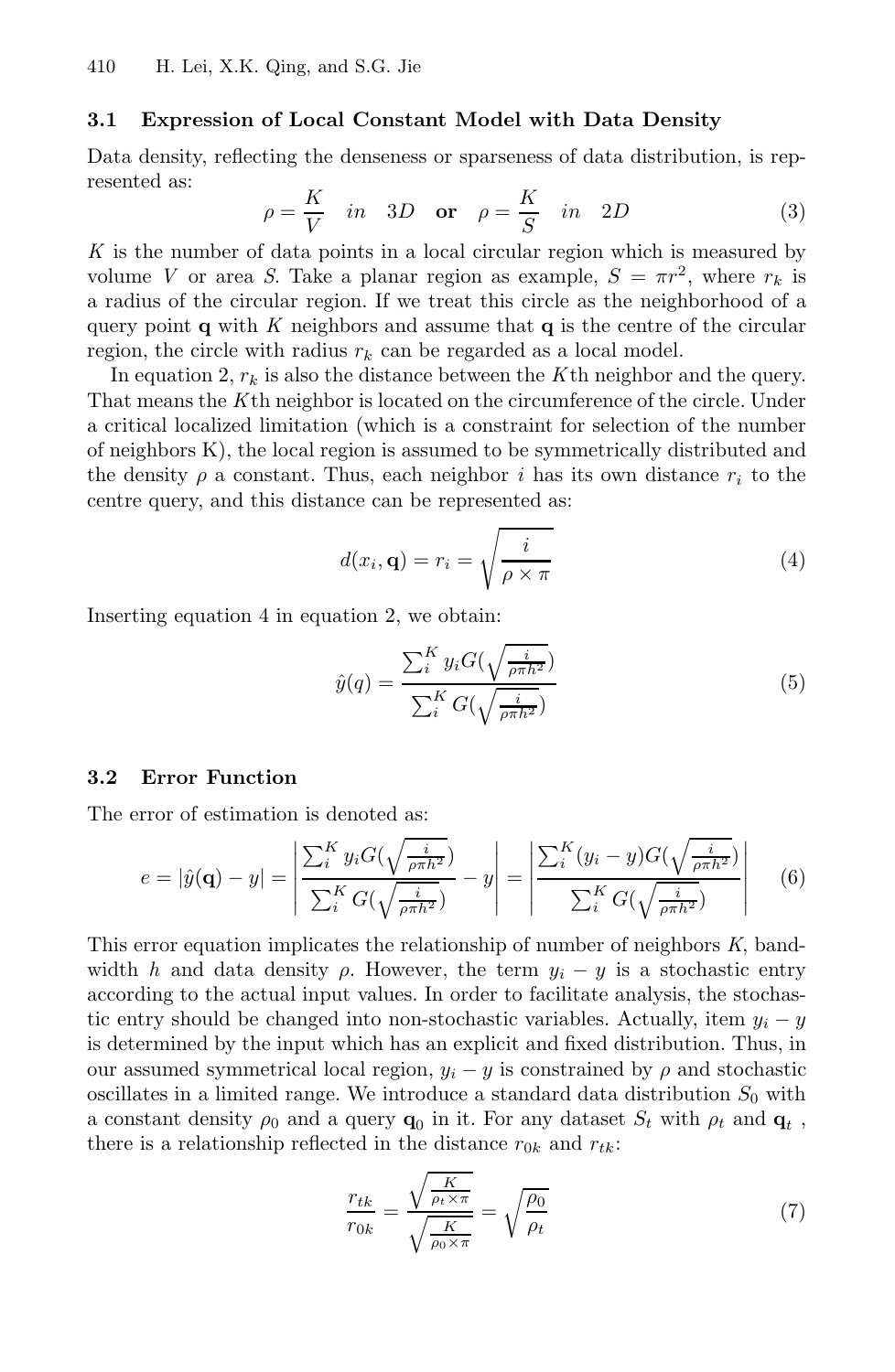As  $y$  is the output of input  $x$ , when  $\hat{y}$  is used as a prediction for time series,  $y$ is actually the next state of *x*. Due to Local Dependence Rule [3], *y* holds the similar features as *x*. Thus, output *y* has the similar distribution as *x*:

$$
\frac{y_{ti} - y_t}{y_{0i} - y_0} \approx \frac{x_{ti} - q}{x_{0i} - q}
$$
\n(8)

where  $x_i - \mathbf{q}$  denotes one of the feature distances in multi-dimensional input cases, and it is positively related to data point distance  $r_i$ . We represent this positive correlation as:

$$
x_i - q = T(r_i) \tag{9}
$$

T() has various formats that depends on the features of the input data points  $(|x_i - q| = r_i$  when *x* is a single-dimensional time serie). We assume T() as a linear formation for simplification. Then we can get from equation 7, 8 and 9:

$$
\frac{y_{ti} - y_t}{y_{0i} - y_0} \approx \frac{x_{ti} - q}{x_{0i} - q} = \frac{T(r_{ti})}{T(r_{0i})} = \frac{r_k^t}{r_k^0} = \sqrt{\frac{\rho_0}{\rho_t}}
$$
(10)

and equation 6 is changed by inserting equation 10:

$$
e = \left| \frac{\sum_{i}^{K} \sqrt{\frac{\rho_0}{\rho_t} \cdot (y_{0i} - y_0) \cdot G\left(\sqrt{\frac{i}{\rho_t \pi h^2}}\right)}}{\sum_{i}^{K} G\left(\sqrt{\frac{i}{\rho_t \pi h^2}}\right)} \right| \tag{11}
$$

To completely eliminate the stochastic entry, we assume again that T() has a squared formation (If  $T()$  keeps identical with equation 10 as a linear formation, we get Integral Error Function, see in Section 3.3).

$$
e = \left| \frac{\sum_{i}^{K} \sqrt{\frac{\rho_{0}}{\rho_{t}} \cdot C \cdot r_{0i}^{2} \cdot G\left(\sqrt{\frac{i}{\rho_{t} \pi h^{2}}}\right)}}{\sum_{i}^{K} G\left(\sqrt{\frac{i}{\rho_{t} \pi h^{2}}}\right)} \right| = \left| \frac{\sum_{i}^{K} \frac{C \cdot i}{\pi \sqrt{\rho_{t} \rho_{0}} \cdot G\left(\sqrt{\frac{i}{\rho_{t} \pi h^{2}}}\right)}}{\sum_{i}^{K} G\left(\sqrt{\frac{i}{\rho_{t} \pi h^{2}}}\right)} \right| \quad (12)
$$

Treat error *e* as Error Function E() about ρ, *K* and *h* using a Gaussian Kernel, equation 12 can be rewrote as:

$$
E(\rho, K, h) = \left| \frac{\sum_{i}^{K} \frac{C \cdot i}{\pi \sqrt{\rho \rho_0} \cdot e^{-\frac{i}{\rho \pi h^2}}}}{\sum_{i}^{K} e^{-\frac{i}{\rho \pi h^2}}} \right| \tag{13}
$$

*C* is a temp coefficient and will be found useless in the following part.

#### **3.3 Boundary Determination of Error Function**

**Theorem:** By constraining the boundary of error function  $E()$ , we propose a theorem called Relation of Density and Parameters Theorem (RDPT):

$$
\rho=\frac{K}{\pi h^2}
$$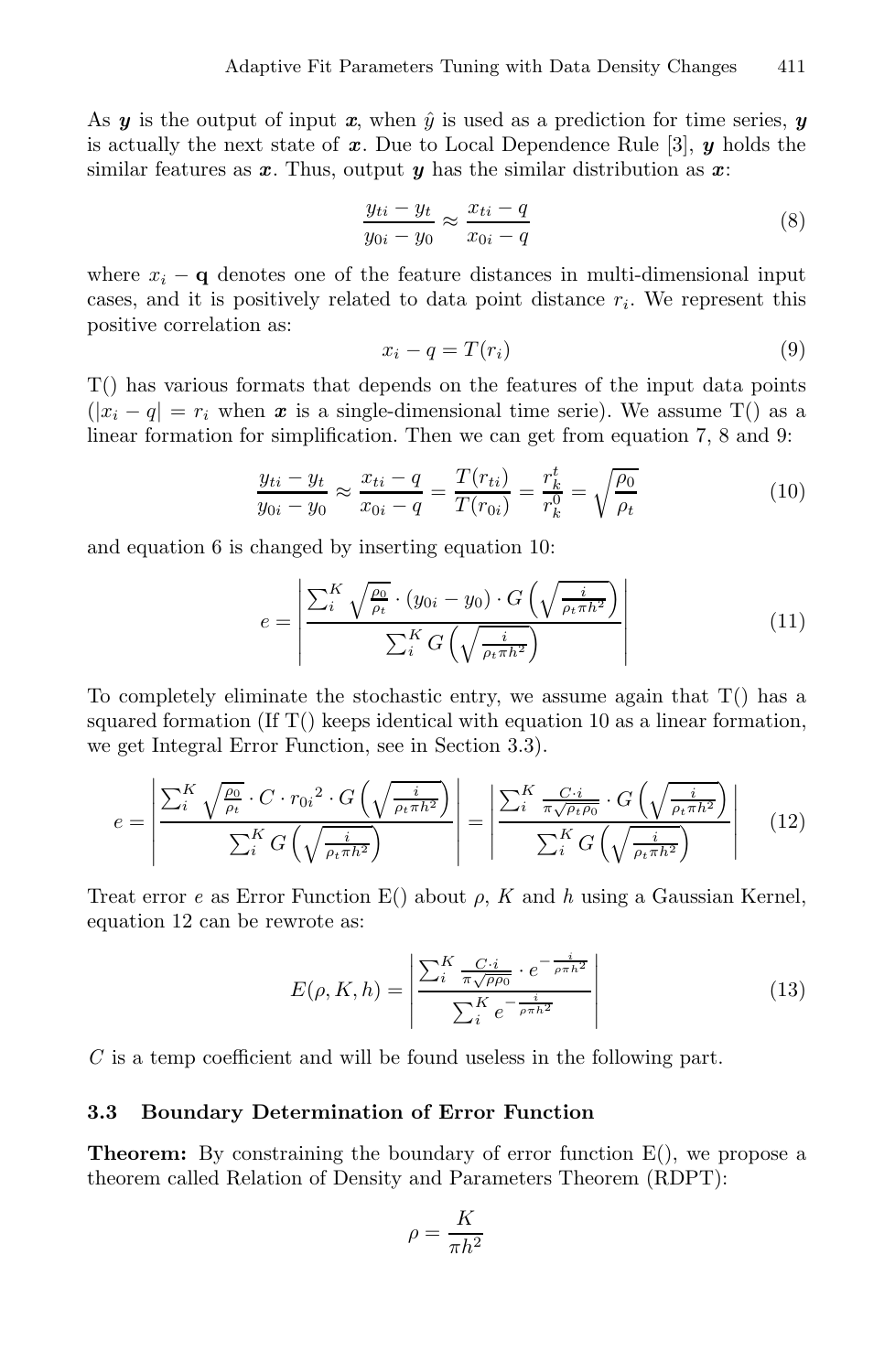*Proof.* Integral scaling techniques based on Squeezing Theorem are used here for derivation. Exponential function  $y = e^{-x/a}$  has some properties that the sum of exponential terms with integer  $x$  from 1 to  $K$  is larger than its integral from 1 to *K*, and the sum of exponential terms with integer *x* from 2 to *K* is fewer than its integral from 1 to *K*.

$$
\sum_{i=1}^{K} e^{-\frac{i}{\rho \pi h^2}} > \int_{1}^{K} e^{-\frac{i}{\rho \pi h^2}} di = -\rho \pi h^2 \cdot e^{-\frac{K}{\rho \pi h^2}} + \rho \pi h^2 \cdot e^{-\frac{1}{\rho \pi h^2}}
$$
\n
$$
\sum_{i=1}^{K} e^{-\frac{i}{\rho \pi h^2}} < e^{-\frac{1}{\rho \pi h^2}} + \int_{1}^{K} e^{-\frac{i}{\rho \pi h^2}} di = -\rho \pi h^2 \cdot e^{-\frac{K}{\rho \pi h^2}} + \rho \pi h^2 \cdot e^{-\frac{1}{\rho \pi h^2}} + e^{-\frac{1}{\rho \pi h^2}}
$$

Propose a variable  $B_1$ , and set it to:

$$
\rho \pi h^2 \cdot e^{-\frac{1}{\rho \pi h^2}} < B_1 < \rho \pi h^2 \cdot e^{-\frac{1}{\rho \pi h^2}} + e^{-\frac{1}{\rho \pi h^2}}
$$

The similar properties happened in function  $y = xe^{-x/a}$ .

$$
\sum_{i=1}^{K} \frac{C \cdot i \cdot e^{-\frac{i}{\rho \pi h^2}}}{\pi \sqrt{\rho \rho_0}} > \frac{C \cdot \rho \pi h^2}{\pi \sqrt{\rho \rho_0}} \left( \left( -K - \rho \pi h^2 \right) \cdot e^{-\frac{K}{\rho \pi h^2}} + \left( 1 + \rho \pi h^2 \right) \cdot e^{-\frac{1}{\rho \pi h^2}} \right)
$$
\n
$$
\sum_{i=1}^{K} \frac{C \cdot i \cdot e^{-\frac{i}{\rho \pi h^2}}}{\pi \sqrt{\rho \rho_0}} < \frac{C \cdot \rho \pi h^2}{\pi \sqrt{\rho \rho_0}} \left( \left( -K - \rho \pi h^2 \right) \cdot e^{-\frac{K}{\rho \pi h^2}} + \left( 1 + \rho \pi h^2 \right) \cdot e^{-\frac{1}{\rho \pi h^2}} \right) + \frac{C \cdot e^{-\frac{1}{\rho \pi h^2}}}{\pi \sqrt{\rho \rho_0}}
$$

 $B_2$  is proposed here like  $B_1$  and set to:

$$
\frac{C \cdot \rho \pi h^2 \cdot e^{-\frac{1}{\rho \pi h^2}}}{\pi \sqrt{\rho \rho_0}} \cdot (1 + \rho \pi h^2) < B_2 < \frac{C \cdot \rho \pi h^2 \cdot e^{-\frac{1}{\rho \pi h^2}}}{\pi \sqrt{\rho \rho_0}} \cdot (1 + \rho \pi h^2) + \frac{C \cdot e^{-\frac{1}{\rho \pi h^2}}}{\pi \sqrt{\rho \rho_0}}
$$

Introduce  $B_1$  and  $B_2$  into error function:

$$
E(\rho, K, h) = \frac{\frac{C \cdot \rho \pi h^2}{\pi \sqrt{\rho \rho_0}} \cdot e^{-\frac{K}{\rho \pi h^2}} \cdot \left( -K - \rho \pi h^2 \right) + B_2}{-\rho \pi h^2 \cdot e^{-\frac{K}{\rho \pi h^2}} + B_1}
$$
(14)

Note that if  $T()$  in Section 3.2 keeps identical with equation 10 as linear, we get Integral Error Function which is twice the integral of the Gaussian distribution with 0 mean and variance of  $1/2$ ,  $erf(x) = \frac{2}{\sqrt{\pi}} \int_0^x e^{-t^2} dt$ , and this Integral Error Function cannot be derived to a non-integral formula. In order to facilitate analysis, we select two difference formations of  $T()$ , and both of the two can reflect the positive correlation of  $x_i - q$  and  $r_i$  which is the most important.

Because most of the errors are generated in prediction of points in sparseness, the core focus should be put on low density situation. When data density is under a threshold  $\rho_{low}$ , both  $B_1$  and  $B_2$  approach zero. Then we can do an approximation:

$$
E(\rho, K, h) \approx \frac{\frac{C}{\pi\sqrt{\rho\rho_0}} \cdot \rho \pi h^2 \cdot e^{-\frac{K}{\rho \pi h^2}} \cdot \left(-K - \rho \pi h^2\right)}{-\rho \pi h^2 \cdot e^{-\frac{K}{\rho \pi h^2}}} = \frac{CK}{\pi\sqrt{\rho\rho_0}} + \frac{C\sqrt{\rho}h^2}{\sqrt{\rho_0}}, \quad \rho \le \rho_{low}
$$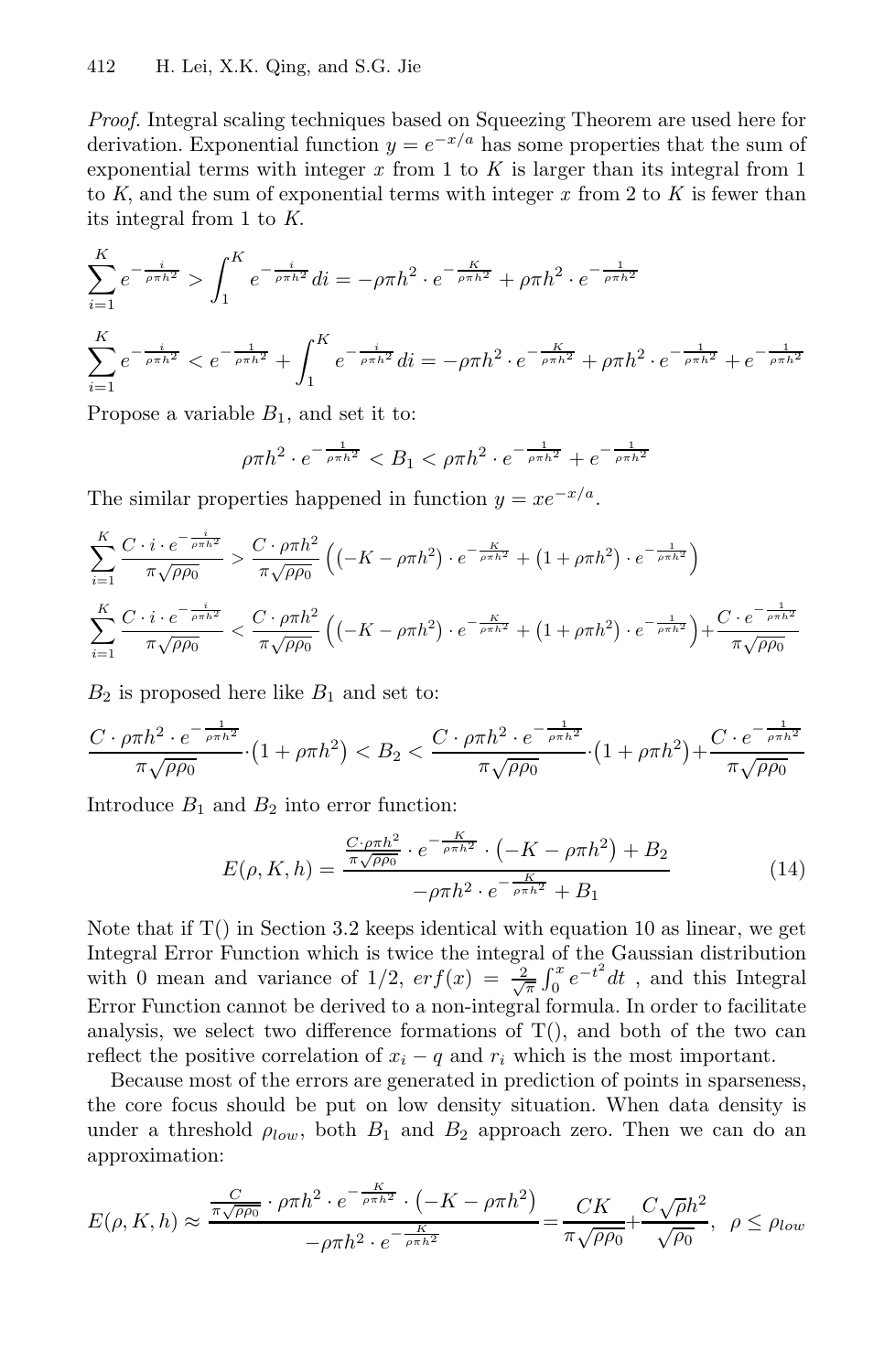To minimize this error function, we calculate its derivative about  $\rho$  and make the derivative equal to zero:

$$
\frac{\partial E(\rho, K, h)}{\partial \rho} = -\frac{1}{2} \cdot \frac{CK}{\pi \sqrt{\rho_0}} \cdot \rho^{-\frac{3}{2}} + \frac{1}{2} \cdot \frac{Ch^2}{\sqrt{\rho_0}} \cdot \rho^{-\frac{1}{2}} = 0 \tag{15}
$$

Finally, we get the compendious relationship of ρ, *K* and *h*, named Relation of Density and Parameters Theorem:

$$
\rho = \frac{K}{\pi h^2} \tag{16}
$$

## **4 Experiments**

Experiments are designed into two ways: (1) Verification by artificial stochastic datasets; (2) Application of RDPT theory in prediction of traffic flow. Experiments are implemented in Matlab 7, In[te](#page-6-0)l Core II 2.26G CPU and 2G memory.

#### **4.1 Verification by Artificial Stochastic Datasets**

To prove the theoretical results above by data points, experimental studies are designed to test the theorem. The studies described in this part are based on stochastic datasets with variational local density. Those datasets are generated by random numbers whose elements are normally distributed with mean 0, variance  $\sigma^2 = 1$  and standard deviation  $\sigma = 1$ , shown in figure 1. The size of sample input *x*, query input **q**, sample output *y* and query output  $y_a$  are *M*. *x* and **q** is generated by the stochastic process while  $y$  and  $y_q$  is generated by adding a random noise term to *x* and **q** separately in order to simulate real time series whose outputs hold the similar features with inputs. The prediction accuracy is measured by MFE:

$$
MFE = \frac{1}{M} \sum_{i=1}^{M} \frac{|y_{qi} - \hat{y}_{qi}|}{y_{qi}}
$$

Figure 2 shows the comparison of two relations when  $\rho$  is lower than a threshold  $\rho_{low}$ (Set to be the maximum density of the 20% sparsest data points). The blue curve shows the relation of Optimal Bandwidths, calculated by ideally minimizing every query prediction errors with a "prescient" knowledge of real output(OBS), and data density calculated by Kernel Density Estimation [4]. The red one shows the  $\rho = K/\pi h^2$  relation curve. *K* is constrained to be 10 here. The results show a good match of RDPT to optimal bandwidths.

Table 1 shows the prediction MFE of several bandwidth selection methods. Global Bandwidth Selection doesn't need any preprocessing and additional storage besides samples, but its performance is the worst. Query-based and Pointbased Bandwidth Selection are both calculating expensive in preprocessing, and need additional storage depended on size of query and sample separately, but perform better than Global Bandwidth Selection. RDPT we proposed needs no additional storage and show the best results.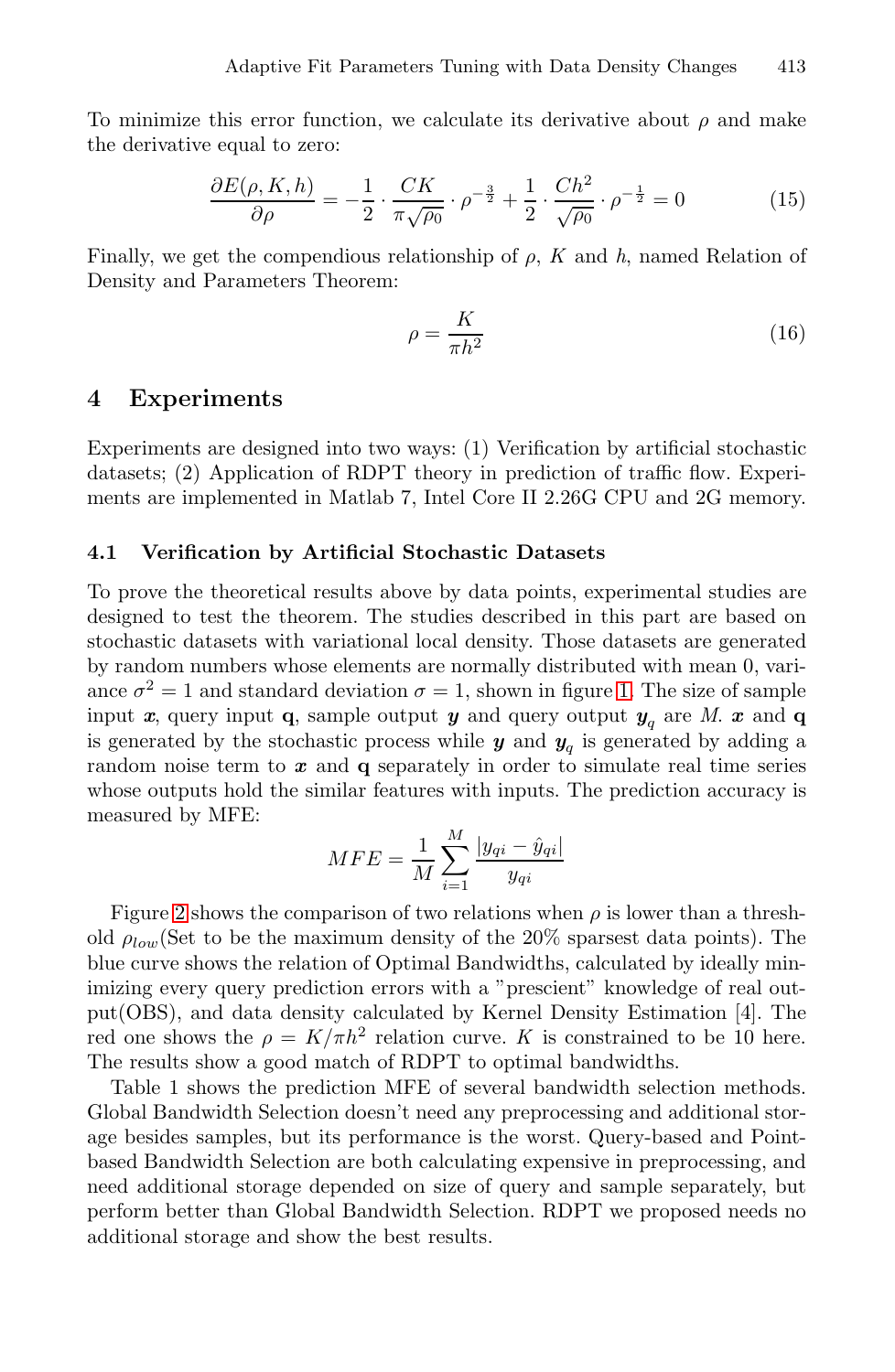<span id="page-6-0"></span>

**Fig. 1.** Stochastic Input with Density Contour Lines

**Fig. 2.** Comparison of Optimal Relation and RDPT Relation,  $\rho \leq \rho_{low}$ 

**Table 1.** Comparison of Prediction Mean Fractional Error

| М    | <b>Bandwidth</b> |        | MFE Time consumed | Time consumed    | Additional storage |
|------|------------------|--------|-------------------|------------------|--------------------|
|      | Selection        |        | in prediction(s)  | in               | consumed in        |
|      |                  |        |                   | preprocessing(s) | prediction         |
| 1000 | <b>GBS</b>       | 0.1298 | 0.7330            |                  |                    |
| 1000 | QBS              | 0.1058 | 0.7950            | 16.2710          | 1000               |
| 1000 | <b>PBS</b>       | 0.1292 | 0.7960            | 16.0360          | 1000               |
| 1000 | <b>RDPT</b>      | 0.0910 | 0.7170            | 0.1400           |                    |
| 1000 | <b>OBS</b>       | 0.0669 |                   |                  |                    |

The RDPT policy is a combination with global bandwidth selection. When  $\rho \leq \rho_{low}$ , the RDPT method is used, and global bandwidth selection is implemented when  $\rho > \rho_{low}$ . Although, data points in sparseness are fewer than points in dense fields, but large errors are taken place in sparseness which determines mostly the quality of entire prediction. Therefore, a combination mechanism is a good choice.

### **4.2 Application in Prediction of Traffic Flow**

Experiment implem[ent](#page-7-1)ed in this [sec](#page-7-2)tion is an application of RDPT policy in prediction of traffic flow. The studies are based on [Fr](#page-7-1)eeway [Per](#page-7-2)formance Measurement System (PeMS) from Berkeley University of California [5]. Traffic datasets are from Los Angeles mainline I5, segment 759700, 759707 and 716936. The data points are collected every 5 minutes interval including states of traffic flow and occupancy. Sample data points are selected from Oct.1 2009 to Oct.16 2009 exclude weekends and holidays. Query points are from Oct.19 2009.

Both Global Bandwidth Selection(GBS) and RDPT Bandwidth Selection are used in prediction of traffic flow. Figure 3 and figure 4 show the two comparisons of prediction and real output. From table 2 and comparison of figure 3 to figure 4, it can be found that our RDPT adaptive bandwidth selection shows its great advantages in traffic flow. Both of the two experiments afford sufficient evidence for RDPT theory and show its comprehensive application.